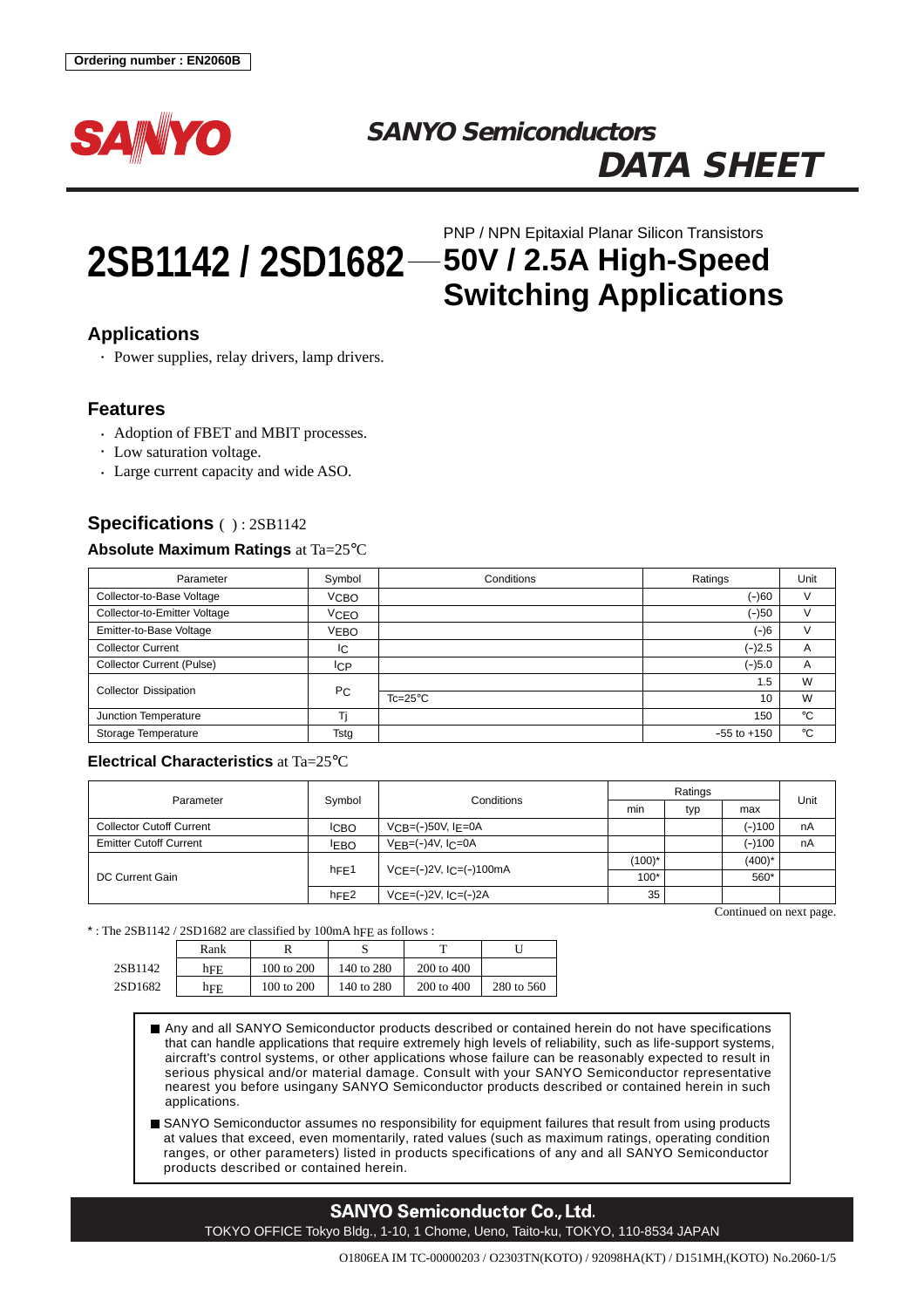| Continued from preceding page.          |             |                              |         |           |           |        |  |
|-----------------------------------------|-------------|------------------------------|---------|-----------|-----------|--------|--|
| Parameter                               | Symbol      | Conditions                   | Ratings |           |           | Unit   |  |
|                                         |             |                              | min     | typ       | max       |        |  |
| Gain-Bandwidth Product                  | fτ          | $VCE=(-10V, IC=(-)50mA)$     |         | 140       |           | MHz    |  |
| Output Capacitance                      | Cob         | $VCR = (-110V, f=1MHz)$      |         | (25)16    |           | pF     |  |
| Collector-to-Emitter Saturation Voltage | VCE(sat)    | $IC = (-14, IB = (-150mA))$  |         | (-250)110 | (-500)300 | mV     |  |
| Base-to-Emitterr Saturation Voltage     | VBE(sat)    | $IC = (-14, IB = (-150mA))$  |         | $(-)0.85$ | $(-)1.2$  | v      |  |
| Collector-to-Base Breakdown Voltage     | $V(BR)$ CBO | $I_C = (-10\mu A, I_E = 0A)$ | $(-)60$ |           |           |        |  |
| Collector-to-Emitter Breakdown Voltage  | V(BR)CEO    | $IC=(-)1mA$ , RBF= $\infty$  | $(-)50$ |           |           | $\vee$ |  |
| Emitter-to-Base Breakdown Voltage       | V(BR)EBO    | $I_F = (-10 \mu A, I_C = 0A$ | $(-)6$  |           |           | $\vee$ |  |
| Turn-ON Time                            | ton         | See specified Test Circuit.  |         | (35)35    |           | ns     |  |
| Storage Time                            | tstg        | See specified Test Circuit.  |         | (350)550  |           | ns     |  |
| Fall Time                               | tŧ          | See specified Test Circuit.  |         | (30)30    |           | ns     |  |

unit : mm (typ)



# **Package Dimensions Constraining Time Test Circuit**



 $I_C=10I_B1=-10I_B2=1A$ For PNP, the polarity is reversed.

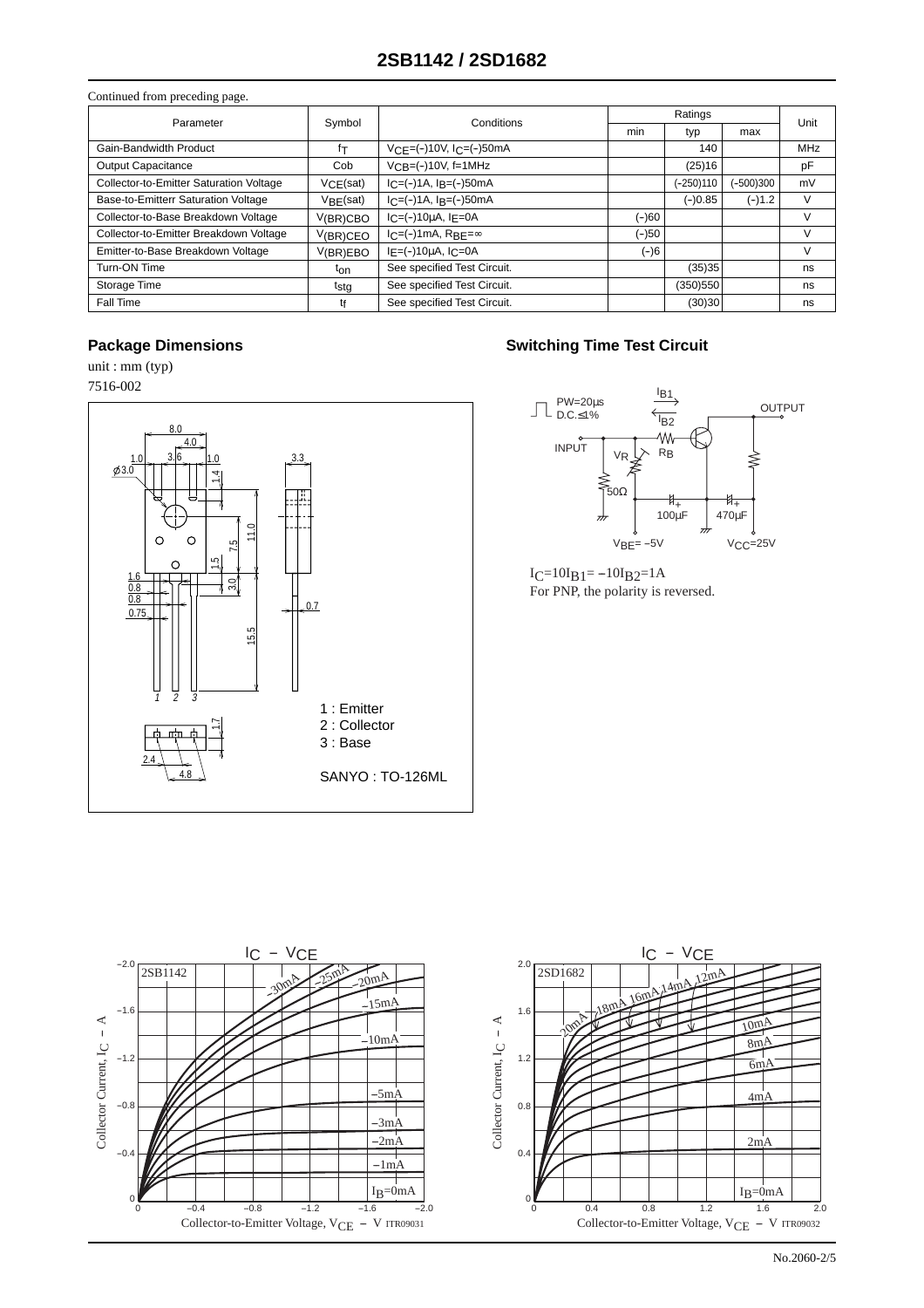

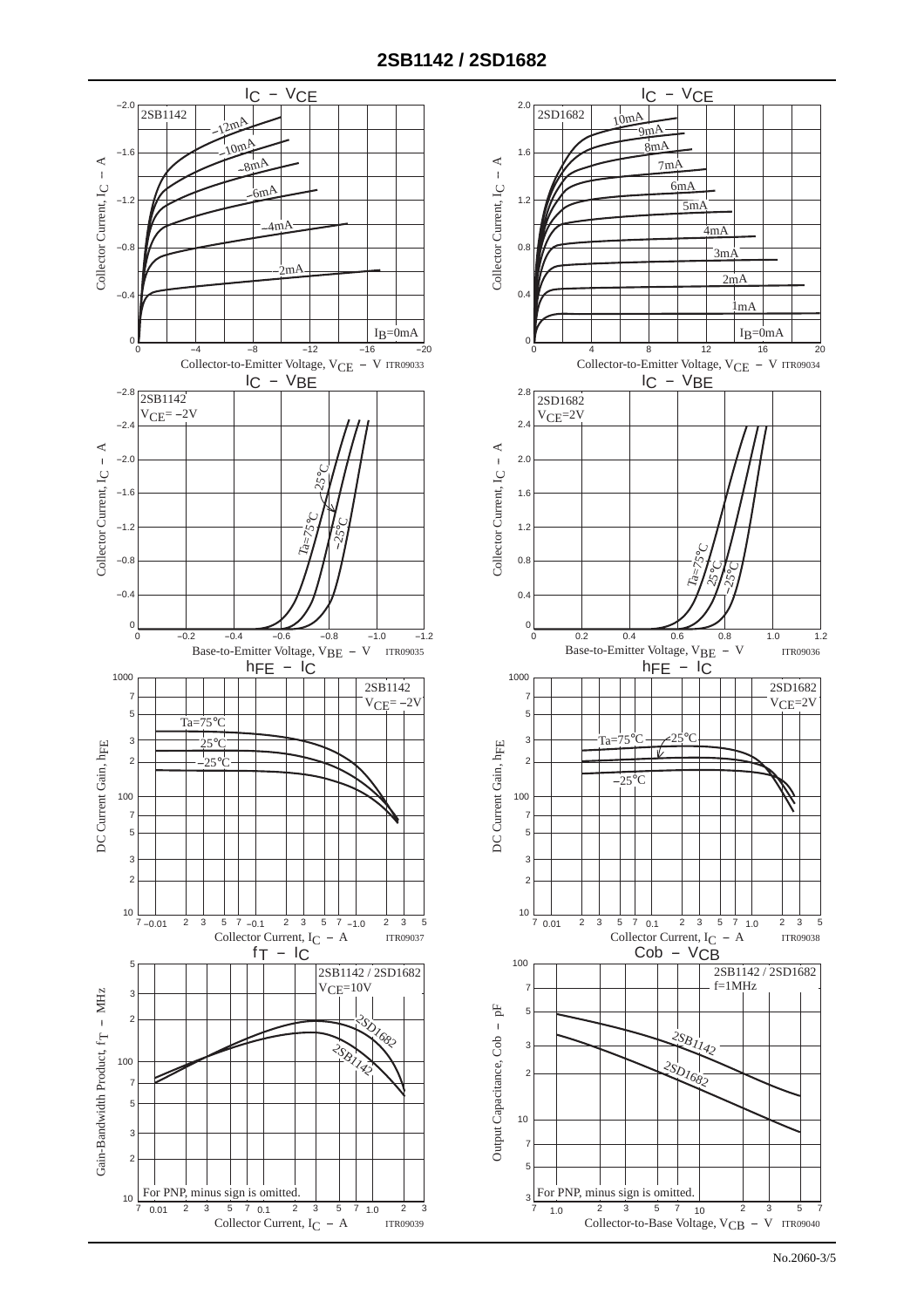